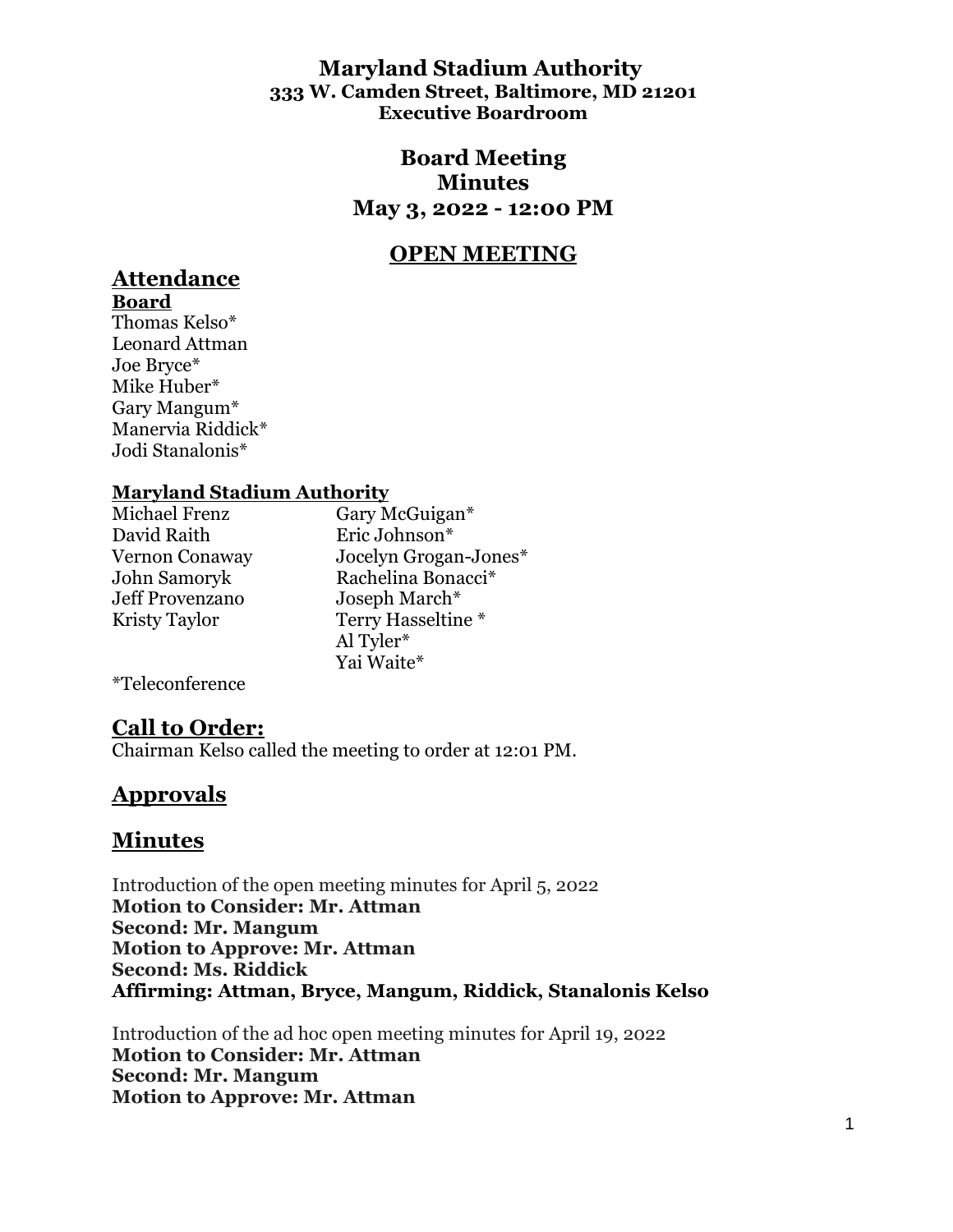**Second: Ms. Riddick Affirming: Attman, Bryce, Mangum, Riddick, Stanalonis Kelso**

## **Contracts**

## **21st Century School Buildings Program Presentation by Mr. Johnson Highlandtown Elementary School - Furniture, Fixtures and Equipment**

Mr. Johnson recommended approval of the Bill of Materials for Highlandtown Elementary School as part of the Baltimore City Public Schools Construction and Revitalization Program.

**Motion to Consider: Mr. Attman Second: Mr. Mangum Discussion** – None **Motion to Approve: Mr. Bryce Second: Ms. Riddick Affirming: Attman, Bryce, Huber, Mangum, Riddick, Stanalonis, Kelso**

## **21st Century School Buildings Program**

**Presentation by Mr. Johnson** 

## **Cross Country Phase 3 Guaranteed Maximum Price**

Mr. Johnson recommended approval of the Guaranteed Maximum Price contract amendment for Turner Construction Company for Cross Country Elementary/Middle School.

**Motion to Consider: Mr. Attman Second: Mr. Bryce Discussion** – None **Motion to Approve: Mr. Attman Second: Mr. Mangum Affirming: Attman, Bryce, Huber, Mangum, Riddick, Stanalonis, Kelso**

## **Built to Lean Program Presentation by Mr. Johnson Charles County Project MOU and Baltimore County Project MOU**

Mr. Johnson recommended approval of an MOU between MSA, the Board of Education of Charles County and Charles County, which is required under the Built to Learn Act of 2020. Mr. John also recommended the approval of an MOU between MSA, the Board of Education of Baltimore County and Baltimore County. The MOUs are required under the Built to Learn Act of 2020.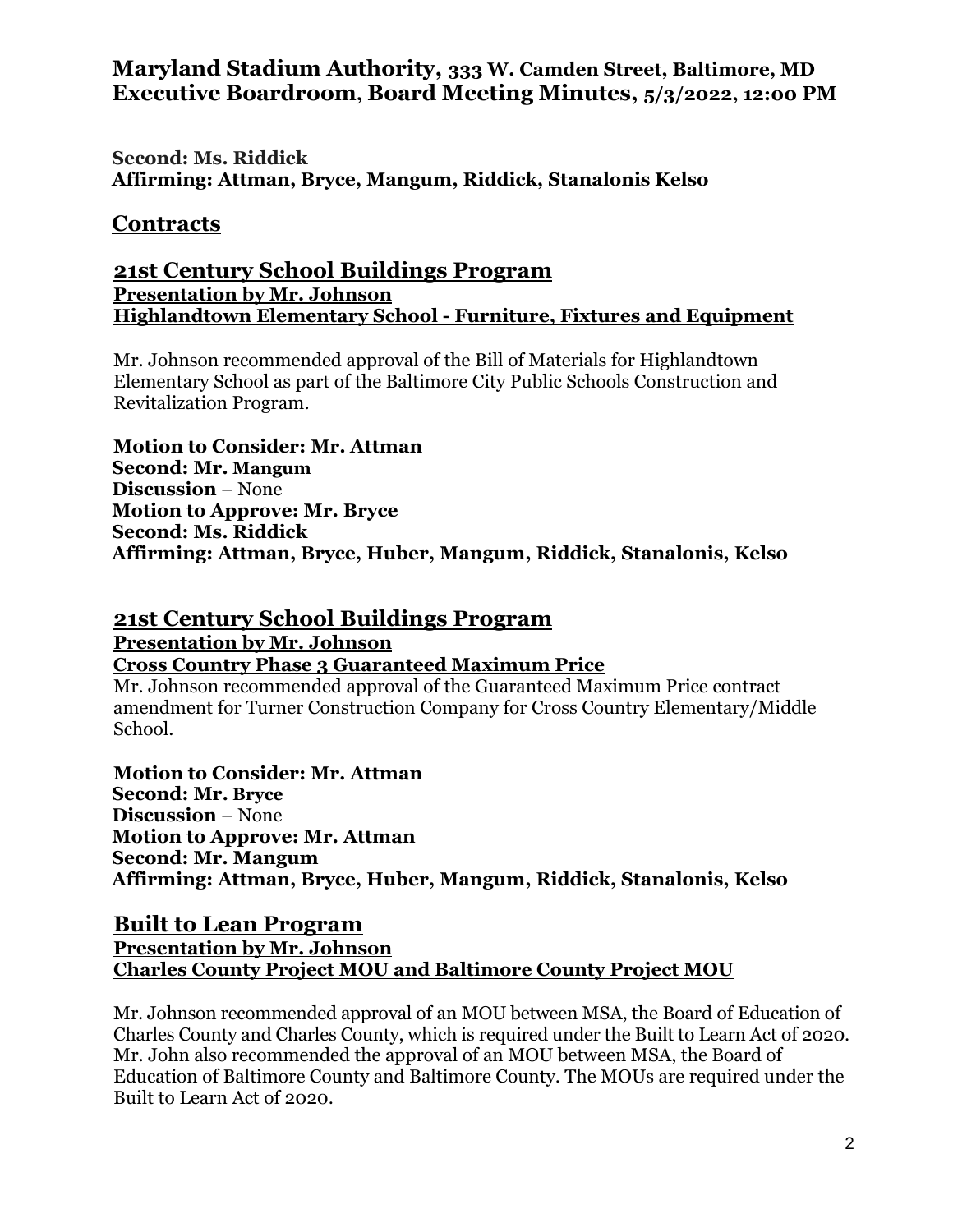**Motion to Consider: Mr. Attman Second: Ms. Riddick Discussion** – None **Motion to Approve: Mr. Attman Second: Ms. Riddick Affirming: Attman, Bryce, Huber, Mangum, Riddick, Stanalonis, Kelso**

#### **Capital Projects Development Group Presentation by Mr. McGuigan MLS NEXT Pro Proposed Multi-Use Soccer Stadium Advisory Services**

Mr. McGuigan recommended approval of a request from the Secretary of the Maryland Department of Commerce (DOC) for MSA to provide business advisory services related to a proposed new multi-use soccer stadium in the Baltimore Metro area. The study will include a market and economic analysis, as well as, a site fit analysis. The cost of the study is \$50,000. DC United will be funding half and the DOC is requesting MSA to fund half.

**Motion to Consider: Mr. Attman Second: Ms. Riddick Discussion** – Confirmation of the type of soccer team usage and that the location is undetermined. **Motion to Approve: Mr. Attman Second: Mr. Bryce Affirming: Attman, Bryce, Huber, Mangum, Riddick, Stanalonis, Kelso**

#### **Capital Projects Development Group Presentation by Mr. Tyler Frostburg State University Recreation Complex Planning and Design**

Mr. Tyler recommended approval of the request from the President of Frostburg State University for the MSA to provide planning and design management services related to the development of the I-68 Recreation Complex, relocation and enhancement of sports fields, and improvements to the existing Cordts Physical Education Center.

**Motion to Consider: Mr. Attman Second: Ms. Riddick Discussion –** Acknowledgement of legislative support for project. **Motion to Approve: Mr. Attman Second: Mr. Bryce Affirming: Attman, Bryce, Huber, Mangum, Riddick, Stanalonis, Kelso**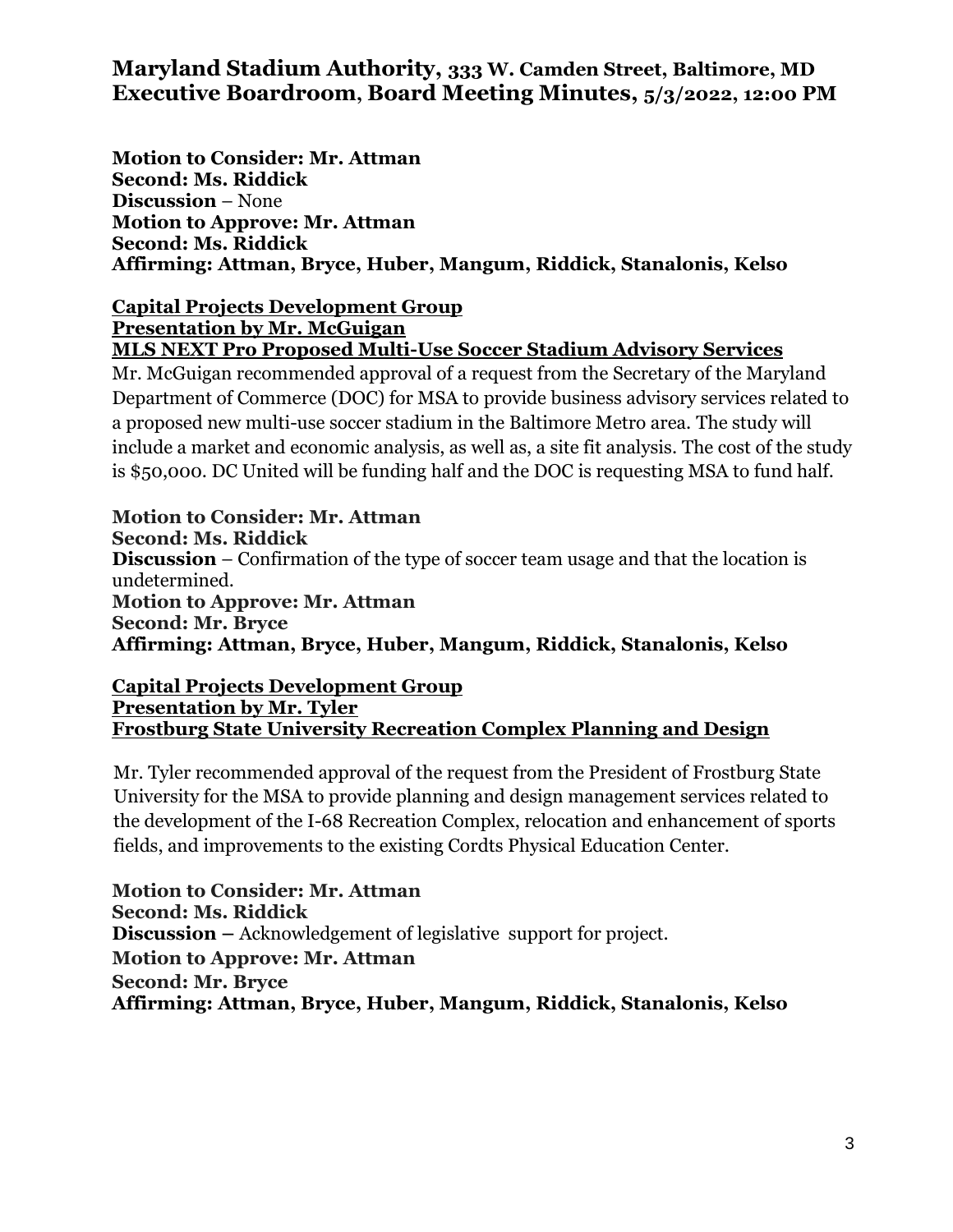## **Capital Projects Development Group Presentation by Ms. Waite On-Call Market, Economic and Business Consulting and Advisory Services**

The recommendation from Ms. Waite was postponed due to an error in documents provided to the Board.

#### **Capital Projects Development Group Presentation by Ms. Waite Code Compliance Services - Various Capital Projects**

Ms. Waite recommended approval of contract award to EBL Engineers, LLC, Institute for Building Technology and Safety, Inc., and Sheladia Associates, Inc. for the award of indefinite delivery contracts for code compliance services for various capital projects. The services to be performed under these task orders include third-party plan review of construction documents and third-party inspections of new construction, additions, and facility repairs, among others.

**Motion to Consider: Mr. Attman Second: Ms. Riddick Discussion –** Clarification on the scope of the compliance services. **Motion to Approve: Mr. Attman Second: Mr. Bryce Affirming: Attman, Bryce, Huber, Mangum, Riddick, Stanalonis, Kelso**

**Capital Projects Development Group Presentation by Ms. Waite Testing & Inspection Services – Department of Legislative Services**

The recommendation from Ms. Waite was postponed due to an error in documents provided to the Board.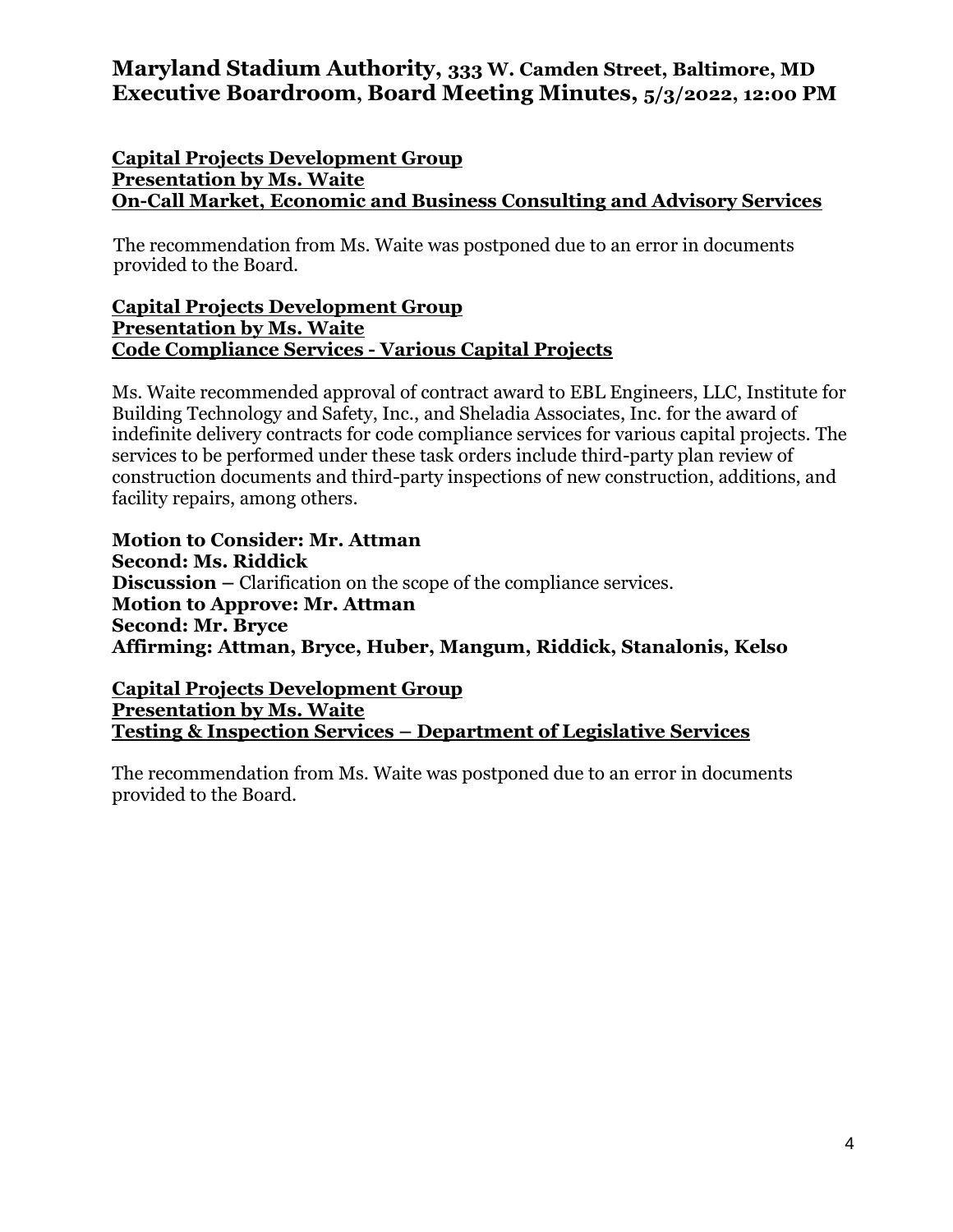#### **Camden Yards Sports Complex Presentation by Mr. Provenzano High Rise Window and Glass Cleaning and Ancillary Services – Second Renewal**

Mr. Provenzano recommended that MSA exercise the second renewal option with JDG Management Corporation d/b/a City Wide of Central Maryland.to provides high rise window and glass cleaning and ancillary services throughout the Camden Yards Sports Complex. The renewal term will commence on June 11, 2022 and shall continue through June 10, 2023. This is the second of two renewal options available to MSA under this contract.

**Motion to Consider: Mr. Attman Second: Ms. Stanalonis Discussion –** Confirmation that the documents are accurate for approval. **Motion to Approve: Mr. Attman Second: Mr. Bryce Affirming: Attman, Bryce, Huber, Mangum, Riddick, Stanalonis, Kelso**

#### **Camden Yards Sports Complex Presentation by Mr. Provenzan0 Central Plant Heating/Cooling Operations and Maintenance – First Renewal**

Mr. Provenzano recommended approval of the first renewal option of the contract with Vicinity Energy Baltimore Heating LLP. Vicinity provides central plant heating and cooling operations and maintenance throughout the Camden Yards Sports Complex. The renewal term will commence on June 4, 2022 and shall continue through June 3, 2023. This is the first of two renewal options available to MSA under this contract.

**Motion to Consider: Mr. Attman Second: Mr. Bryce Discussion –** None **Motion to Approve: Mr. Attman Second: Mr. Huber Affirming: Attman, Bryce, Huber, Mangum, Riddick, Stanalonis, Kelso**

### **Camden Yards Sports Complex Presentation by Mr. Samoryk and Mr. Conaway Consulting Services for Comprehensive Threat and Vulnerability Risk Assessment**

Mr. Samoryk recommended that MSA enter into a contract with Thornton Tomasetti, Inc to provide a comprehensive threat and vulnerability risk assessment for the Camden Yards Sports Complex. The assessment will include reports for Oriole Park at Camden Yards and M&T Bank Stadium.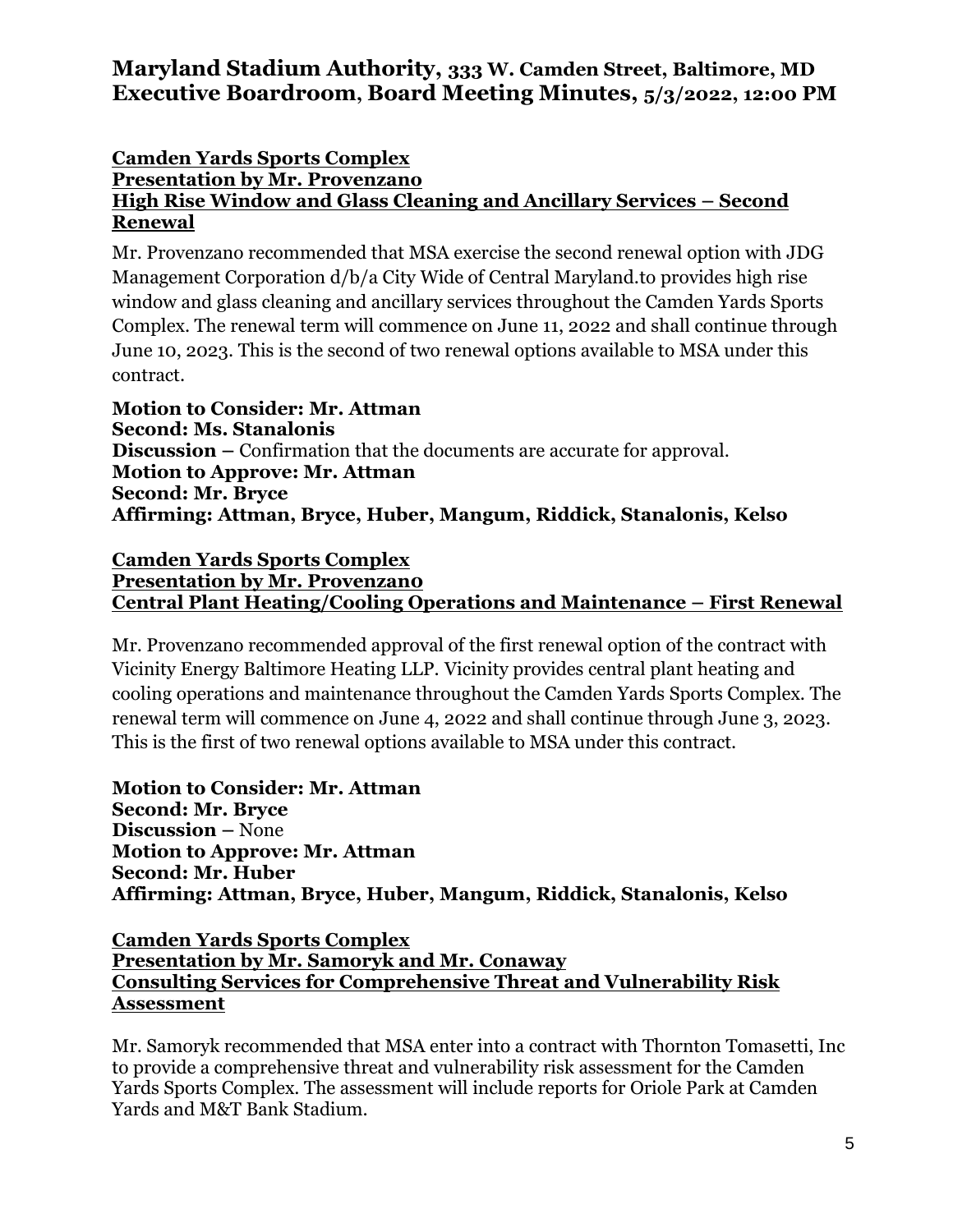Mr. Conaway reported the scope of the comprehensive threat and vulnerability risk assessment contract would include:

- Examine a broad range of hazards, threats and vulnerabilities;
- Evaluate the effectiveness of existing mitigation strategies, protective measures, technologies and security practices;
- Provide risk-based strategic direction for future security projects and initiatives that align with industry standards and security best practices.

The assessment would develop a project roadmap to strengthen the overall security program.

**Motion to Consider: Mr. Attman Second: Ms. Riddick Discussion –** None **Motion to Approve: Mr. Attman Second: Mr. Mangum Affirming: Attman, Bryce, Huber, Mangum, Riddick, Stanalonis, Kelso**

#### **Camden Yards Sports Complex Presentation by Mr. Samoryk On-Call Landscaping, Grounds, Irrigations, and Snow Removal Services**

Mr. Samoryk recommended that MSA enter into a contract with EOS Outdoor Services to provide on-call landscaping, grounds, irrigations, and snow removal services on an asneeded basis at the Camden Yards Sports Complex. The proposed contract is for a period of one year.

**Motion to Consider: Mr. Attman Second: Mr. Bryce Discussion –** Confirmation that the contract for one year and the cost meets current labor concerns. **Motion to Approve: Mr. Attman Second: Mr. Huber Affirming: Attman, Bryce, Huber, Mangum, Riddick, Stanalonis, Kelso**

#### **Maryland Stadium Authority Presentation by Mr. Frenz Paul McCartney – Opt Out**

Mr. Frenz recommended approval of MSA opting-out, financially from the Paul McCartney concert. MSA would receive the revenue from our share of amusement taxes, while taking no risk from the possibility of event cancellation or net financial loss.

# **Motion to Consider: Mr. Bryce**

**Second: Mr. Mangum**

**Discussion –** Confirmation and explanation of the advantage of the opt out decision.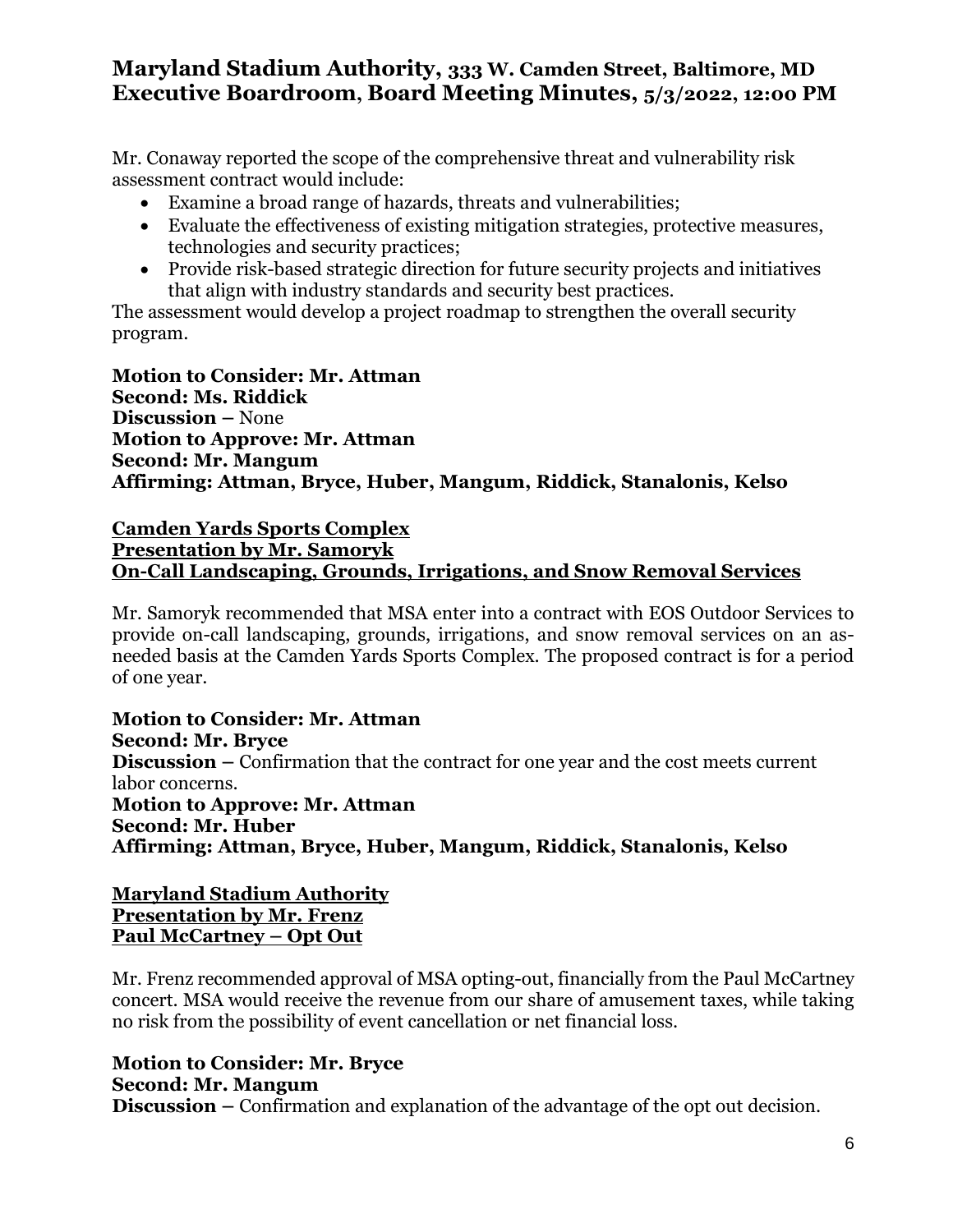**Motion to Approve: Mr. Mangum Second: Mr. Bryce Affirming: Attman, Bryce, Mangum, Riddick, Kelso**

# **Informational**

## **Executive Director's Report- Mr. Frenz**

- HB896 Camden Yards Debt Cap and MH897 Sports Entertainment facilities passed and the work on behalf of both legislations has begun.
- HB0416-State Government Quasi Governmental Units, requires board of directors to conduct annual performance appraisal of the head requiring budget hearings, periodic independent assessments, including DLS audits and strategic planning. Died in committee.
- HB20 Maryland Stadium Authority Board membership, will increase the size of the board.
- Letter of commendation from Special Secretary Jimmy Rhee of Governor's Office of Small, Minority & Women Business Affairs regarding MSA's strong MBE performance in 2021. MSA achieved 35.59% vs. state wide goal of 29%.

## **Security Report- Mr. Conaway**

- MSA and the Ravens are hosting their first Public Information Officer-specific emergency preparedness tabletop exercise on June 7, 2022 at M&T Bank Stadium. The PIO's from federal, state, and local governments and first responder agencies will participate in a scenario-based exercise that will test our communication protocols, information collection and sharing, and coordinated messaging during a crisis.
- The annual emergency preparedness tabletop exercise is being held on July 13, 2022 for all of our game day public safety first responders and stadium partners.
- M&T Bank Stadium has been selected to receive the 2022 Facility of Merit Award from the National Center for Spectator Sports Safety and Security. The stadium was nominated by the NFL League Security Office. The award recognizes a sports facility that has demonstrated an innovative approach to enhancing safety and security beyond their normal operations. The award is being presented at the annual National Sports Safety and Security Conference & Exhibition in June, 2022.

# **Report of Small Procurements and Change Orders**

# **Camden Yards Sports Complex**

 Vertical Transportation Maintenance and Repair - First Renewal - Schindler Elevator Corporation